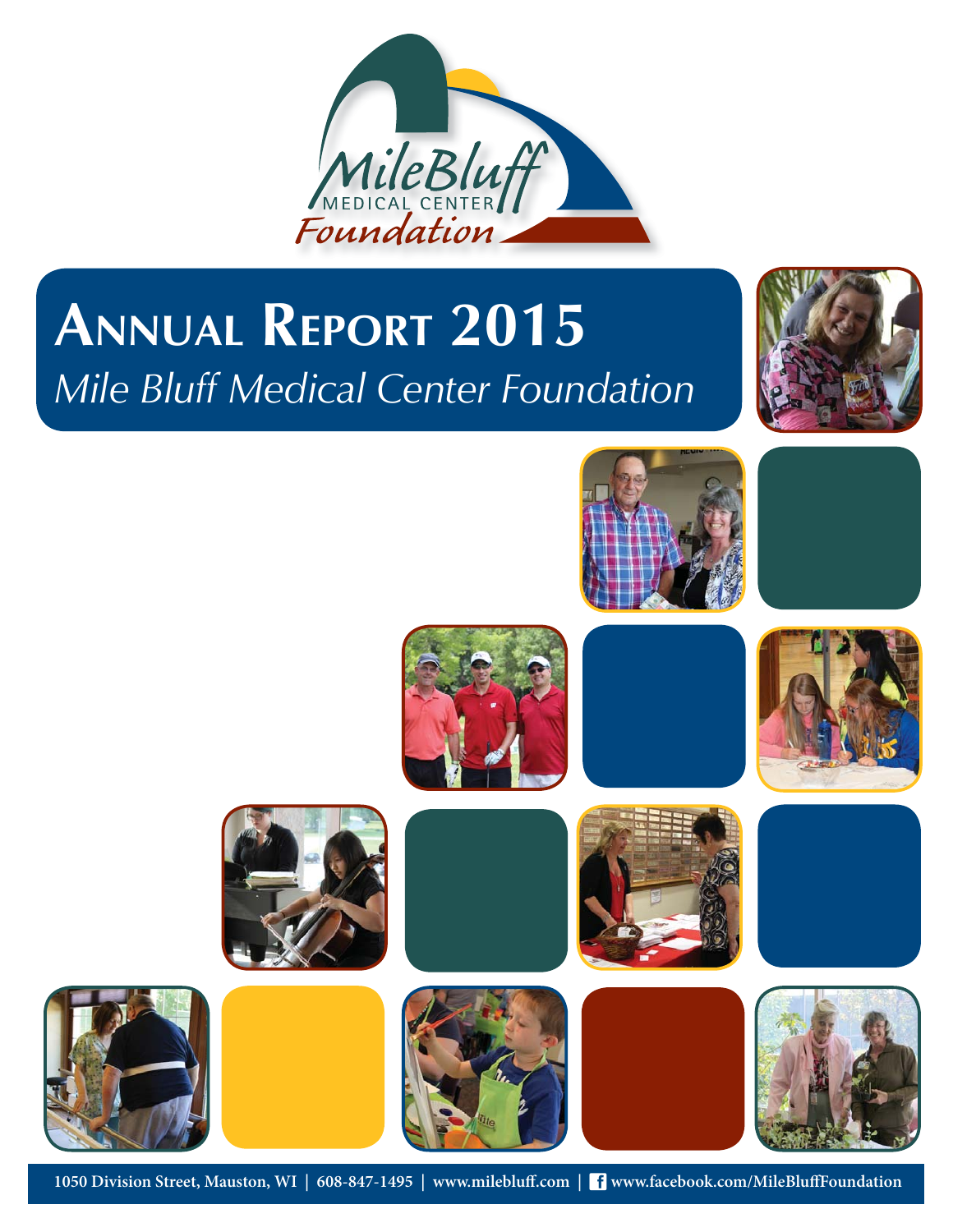# *MILE BLUFF MEDICAL CENTER FOUNDATION*

# *What is the foundation?*

The foundation raises funds to support Mile Bluff programs and services. It gives individuals and businesses the opportunity to take an active role in impacting healthcare locally.

# *Mission*

Mile Bluff Medical Center Foundation provides philanthropic opportunities and support to Mile Bluff Medical Center, assisting in fulfilling its mission, adhering to its core values and pursuing its vision to provide the community with exceptional, personalized healthcare services.

# *A message from Martha Airth-Kindree,*

 *Mile Bluff Medical Center Foundation's Executive Director*



Each year, the foundation publishes an annual report to chronicle the ways in which donations improve the lives of patients, their families and the community. Philanthropic support enables us to improve patient care through the expansion of necessary services, the addition of innovative medical technology, and the advancement of staff education.

Since becoming foundation's Executive Director five years ago, I have spoken many times about the vital role of the foundation. It makes me proud to say that I have witnessed, firsthand, how it has impacted the medical center and the lives of the individuals we serve. Sharing those accomplishments with our donors and others in the community is a privilege.

I do not know where the hospital would be without the efforts of the foundation board, the Friends of the Foundation, or our staff members and volunteers. Their faithful support to the foundation is truly amazing. Special thanks goes out to our Friends of the Foundation Chair: Nora Scully. Nora's leadership over the last five years has been a key ingredient in the foundation's growth. Nora is one of those remarkable individuals with a caring heart, a generous spirit, and the knowledge to help us move forward.

On behalf of everyone involved with the foundation, I would like to say "thank you" to all of our donors. We are grateful for the things we've accomplished together this past year. Because of you, we are able to continue to provide exceptional health and wellness services to our loved ones, neighbors and friends.

# *Foundation Groups & Representatives*

#### **Board of Directors**

This group serves as the corporate, decision-making board of the foundation. Members participate in strategic planning, set goals and objectives for the foundation and serve as good will ambassadors in the community.

*Members include:* Christine Carter; David Hoffmann, MD; Sandy Linsmeyer; James M. O'Keefe; Nora Scully

#### **Friends of the Foundation**

To help Mile Bluff Medical Center carry out its mission, there is a group of community members that assists the foundation with fundraising, community awareness and planning.

#### *Members include:*

Shawn Bloyer; Bobbi Brandt; Christine Carter; Lynn Erickson; Sue Fabian; Rev. Jeff Fairchild; Jill Finley; Daron Haugh; Ann Kerian; Ruth Kirby; Nikki Levenhagen; Sandy Linsmeyer; Ruth Martin; James M. O'Keefe; Mary Raabe; Marlene Rosenberg; Kari Schmidt Field; Scott Schuld; Molly Scully; Nora Scully; Terrilynn Strode; Jean Surguy; Brenda Totzke; Jennifer Treat; Theresa Tremain; Elaine Vanderslice; Jack Waterman

#### **Ambassadors**

This group is made up of Mile Bluff employees who present information about the foundation to coworkers, educating them about the purpose of the foundation, and helping to spread the word about the importance of supporting the medical center through giving initiatives. The group also plans and organizes various fun events to promote, or raise funds for, the foundation.

#### *Members include:*

Shawn Bloyer; Rev. Jeff Fairchild; Ruth Kirby; Ruth Martin; Sandi McGonigle, Karen Patton; Theresa Tremain

#### **Women's Health Initiative Committee**

This group plans events like Women's Night Out and Tweens' Night Out. Its focus is raising awareness to women's health issues in the community.

#### *Members include:*

Tiffany Anderson; Mary Crowley; Amanda Emery-Morris; April Frelke; Sue Fabian; Jennifer Froh; Nikki Levenhagen; Kathy Metzenbauer; Karen Patton; Sue Wafle; Kim Walsh-Betthauser; Merikay Willer

#### **Nurses Helping Nurses Committee**

This group provides tuition reimbursement to Mile Bluff nurses seeking higher education. The members plan various fundraising events throughout the year. *Members include:*

Mary Crowley; Candi Fischer; Mel Holt; Nikki Justman; Rhonda Larson; Kathy Marose; Tammy Schreiner; Terrilynn Strode; Jean Surguy; Brenda Totzke; Sherise Vaassen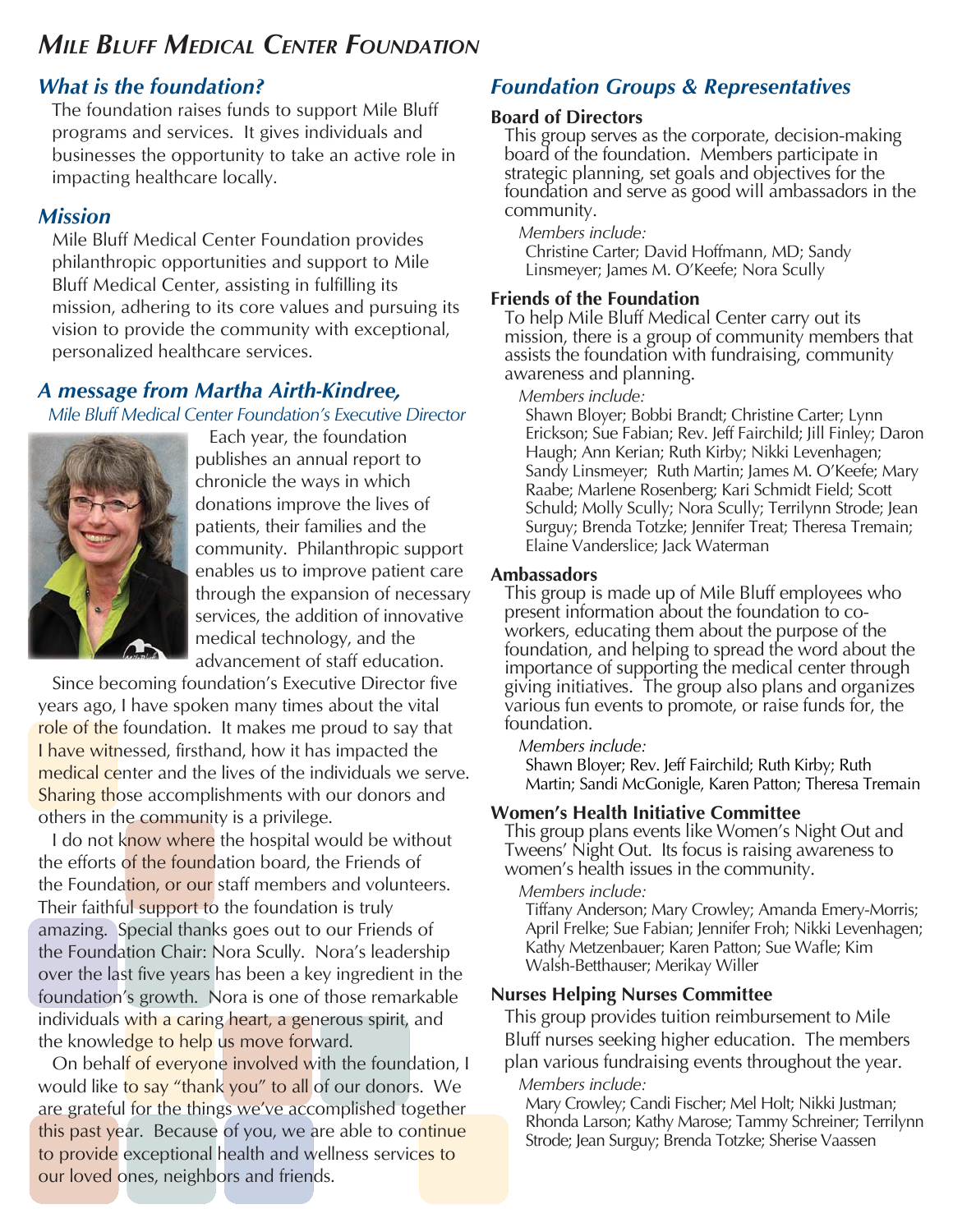# *2015 EVENTS*

# *Community Outreach Events*

• In April, 2015, we hosted the **2nd Annual Tweens' Night Out.** This event is organized by the Juneau County Women's



Health Initiative and was open to fifth through eighth grade girls who live in Juneau County. It featured a variety of exhibits and presentations. Girls had the opportunity to learn about everything from nail polish, to circuit training, and eating right. The event ended with the always-popular style show.

• In June, we hosted a "**Toast & Taste of Summer**," a wine tasting event to benefit the Carol Purvis Educational Fund. The night featured treats prepared by Mile Bluff's Food & Nutrition Department, wine from Fawn Creek Winery of Wisconsin Dells, live music, and beautiful paintings and pictures made by local artists. It was a great summer evening!

• In June we also hosted a free **"Leaving a Legacy"**  workshop. During an open house, attendees had a chance to talk to representatives from a number of



community resources about planning for their financial and health future.

In the afternoon, attendees learned about advanced directives, organ and tissue donation, leading a healthy life, palliative and hospice care, and estate planning from local experts.

# *Events & Contributions*

# **Caring for Our Community 533,119**

Throughout 2015, many Mile Bluff employees and medical staff members gave to the foundation through payroll deductions and outright gifts.

# **Golf Outing \$22,721**



In support of local healthcare, over 115 golfers hit the greens at Castle Rock Golf Course on a perfect summer day in August. Participants had the opportunity to compete in games and raffles throughout the course, enjoy a delicious meal, and have a great time supporting local healthcare.

Save-the-date for our 6th annual Golf Outing on Thursday, August 11 at Castle Rock Golf Course. We hope to see you on the greens!

# **One-Time Contributions** \$9,140

Many community members and businesses donated funds to the foundation in 2015.

# Women's Night Out \$6,861

This annual event is held at Mauston High School and includes health and wellness exhibits, raffles, interactive fitness sessions, dinner, and a keynote presentation. In 2015, we welcomed back Dr. Zorba Paster as our main presenter.

Of the proceeds that we made, \$1,484 was used to fund Tweens' Night Out.

We hope to see the women of Juneau County and surrounding area on Tuesday, September 27, 2016 as we welcome Theresa Rose, a dynamic storyteller and humorist!

# **Golf Ball Crash for Cash**

Raffle tickets were sold in exchange for numbered golf balls that were dropped toward a target from over 50 feet in the air. The three closest balls to the target won cash prizes.

In 2016, the balls will be dropped during the Combine Demo Derby at the Juneau County Fair on Sunday, August 21.

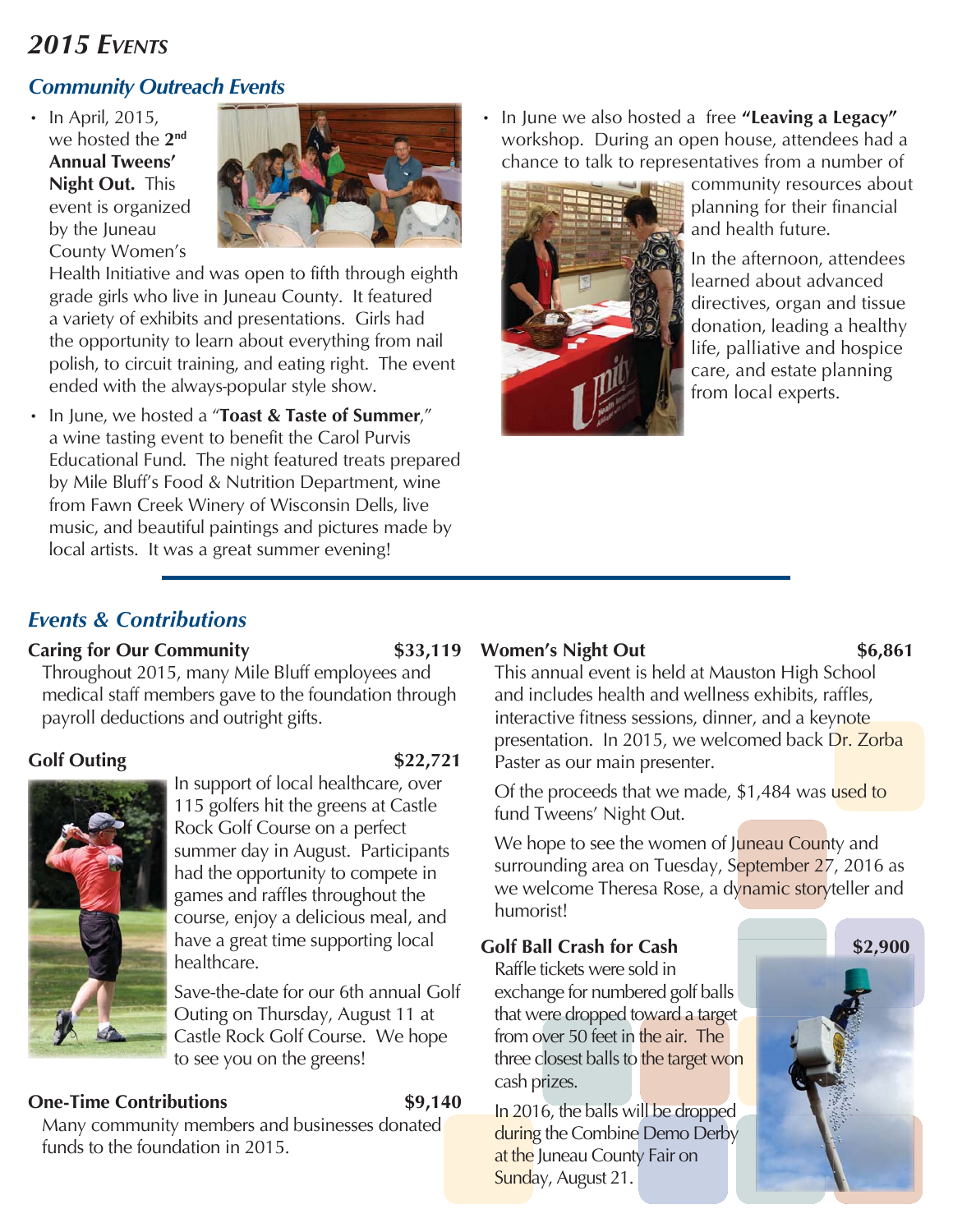# *Events & Contributions (Continued)*

#### **Employee Jeans Days** \$1,161

Throughout 2015, there were several occasions where Mile Bluff employees could wear jeans to work if they donated to the foundation.



# *Nurses Helping Nurses Events*

# **Nurses Helping Nurses - Walking Tacos \$1,249**

The Nurses Helping Nurses group sold walking tacos over the lunch and dinner hour. It was a very popular event with employees.

**Nurses Helping Nurses - Pie Sales \$458**

Just in time for the holidays, Nurses Helping Nurses sold a variety of take-and-bake pies. It helped everyone prepare for the Thanksgiving and Christmas parties!

**Spring Flower & Plant Sale \$736**

This spring, we sold plants and flower bouquets to honor spring's arrival. All of the tomato, pepper, and cucumber plants that were sold were grown and donated to the foundation by Dolly Fleming, RN. Everyone was eager to start their gardens!

**Nurses Helping Nurses - Scrub Sale \$121** Nurses Helping Nurses worked with Uniforms Direct to bring in a mobile sales bus to the Mile Bluff campus.

**Nurses Helping Nurses - PaintNite \$748** In May, Nurses Helping Nurses, hosted a PaintNite fundraising event. Everyone in attendance had a great time using their talents to create beautiful works of art.

# *2015 FINANCIAL REPORT*

# *Bank Balance (Including restricted and un-restricted funds)*

*Starting balance:* \$156,619.80 (January 1, 2015) *Ending balance:* \$169,123.78 (December 31, 2015)





# *Fundraising & Contributions at a Glance*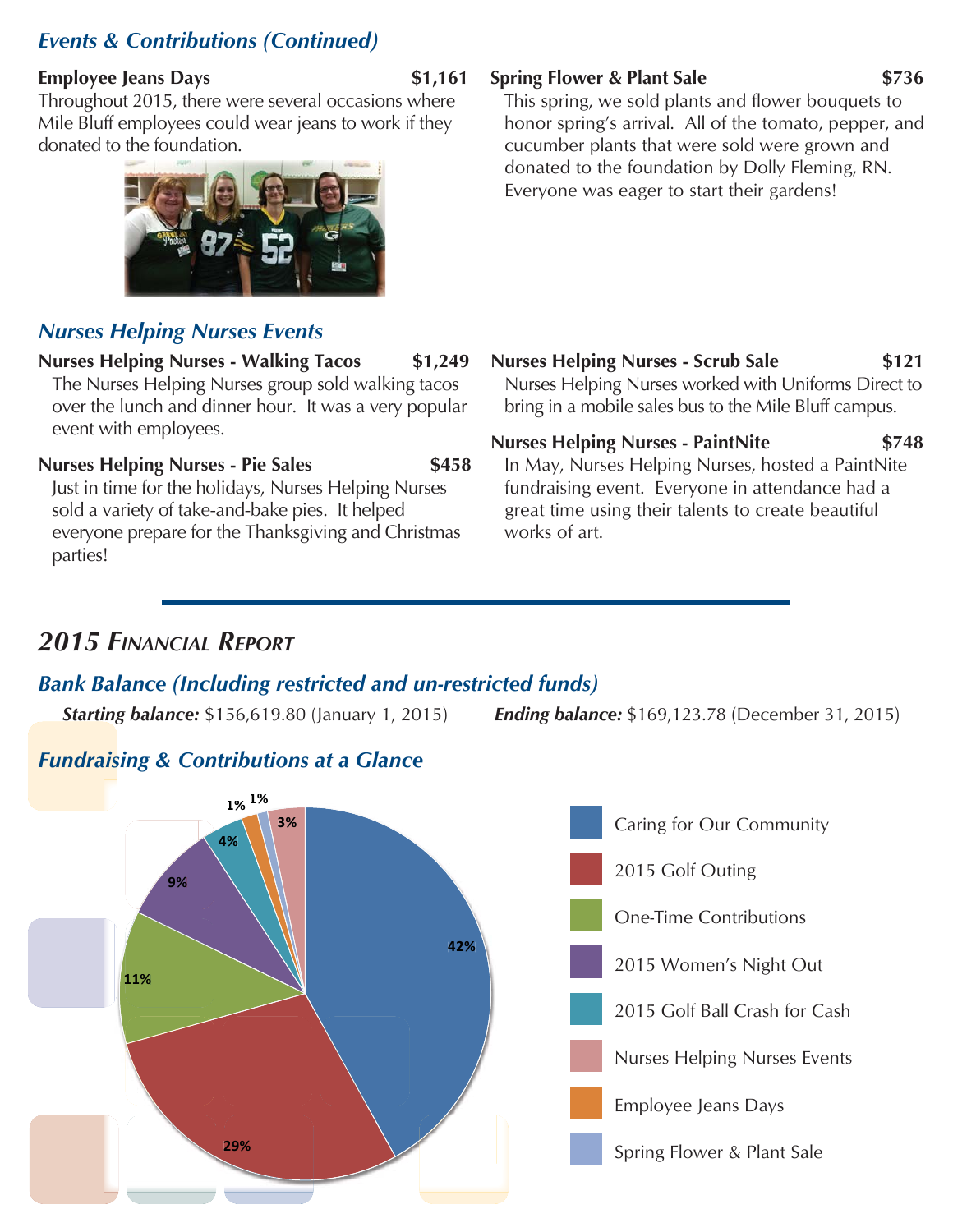# *FUNDS USED IN 2015*

# *Carol Purvis Education Fund Scholarships*

### **Katie Nuttall (Public Relations): \$1,200**

Katie used her scholarship to pursue a Digital Marketing Certificate from UW-Milwaukee School of Continuing Education. This program expanded her knowledge of web and social media tactics and will help her further promote the medical center and the foundation.

#### **Jason Nuttall (Rehabilitation): \$1,125**

Jason applied the funds toward attending an education conference about Safe Patient Handling and Mobility. With the education from the conference, he pursued and obtained a certification as a Certified Safe Patient Handling Associate.

# *Nurses Helping Nurses Tuition Reimbursement*

**Mel Holt (Surgery): \$2,000** Mel attended Chamberlain College of Nursing in pursuit of her Bachelor of Nursing degree. She completed the program in Spring, 2015.

**Nikki Justman (Infusion & Cancer Care): \$2,000** Nikki attended Chamberlain College of Nursing in pursuit of her Bachelor of Nursing degree. She completed the program in Fall, 2015.

### **Julie Raymond (Acute Care): \$2,000**

Julie attended Chamberlain College of Nursing in pursuit of her Bachelor of Nursing degree. She finished her program in December, 2015.

# *2015 Equipment Purchases*

### **Adult IV arm: \$707**

This training model is being used in Mile Bluff's Laboratory.

# **Monitors, mounts and cables for ultrasound rooms: \$1,076**

Used in Medical Imaging, this enhancement allows TVs to be mounted above the exam tables so patients who are having an ultrasound can comfortably see their images.

# **EVA Support Walker:** *(pictured right)* **\$2,001**

Purchased for Fair View Nursing Home, this walker is used with long-term residents. It helps them stand and bear weight while assisting to maintain the residents' balance and stay in the upright position.

It also helps residents who have had strokes or any upper body weakness by providing support and

**Colleen Quinn (Speech Therapy) \$580**

Colleen used her funds to become a LSVT LOUD certified clinician. LSVT LOUD is a program that improves both the voice and speech of individuals with Parkinson's disease

# **Shannon Moore (Food & Nutrition): \$500**

Shannon is a Registered Dietitian Nutritionist and used her funds as she pursued a master's degree in dietetics and nutrition. She plans to graduate in Summer, 2016.

- **Cindi Kingsbury (Surgery): \$1,000** Cindi attended Chamberlain College of Nursing in pursuit of her Bachelor of Nursing degree. She finished her program in Summer, 2015.
- **Tammy Schreiner (Quality & Risk Management): \$1,000** Tammy is attending Western Governor's University in pursuit of her Bachelor of Nursing degree.

# was starting to fail. **Warming cabinet for Infusion &**

helping to maintain balance. This new EVA Support Walker replaces an older model that

# **Cancer Care: \$3092**

This cabinet is used to supply warm blankets for patients while they are receiving chemotherapy or other infusions.

# **Four Joey bedside tables: \$3,500**

These tables provide patients with a place to keep their personal items while they receive treatments in the Infusion & Cancer Care Department.

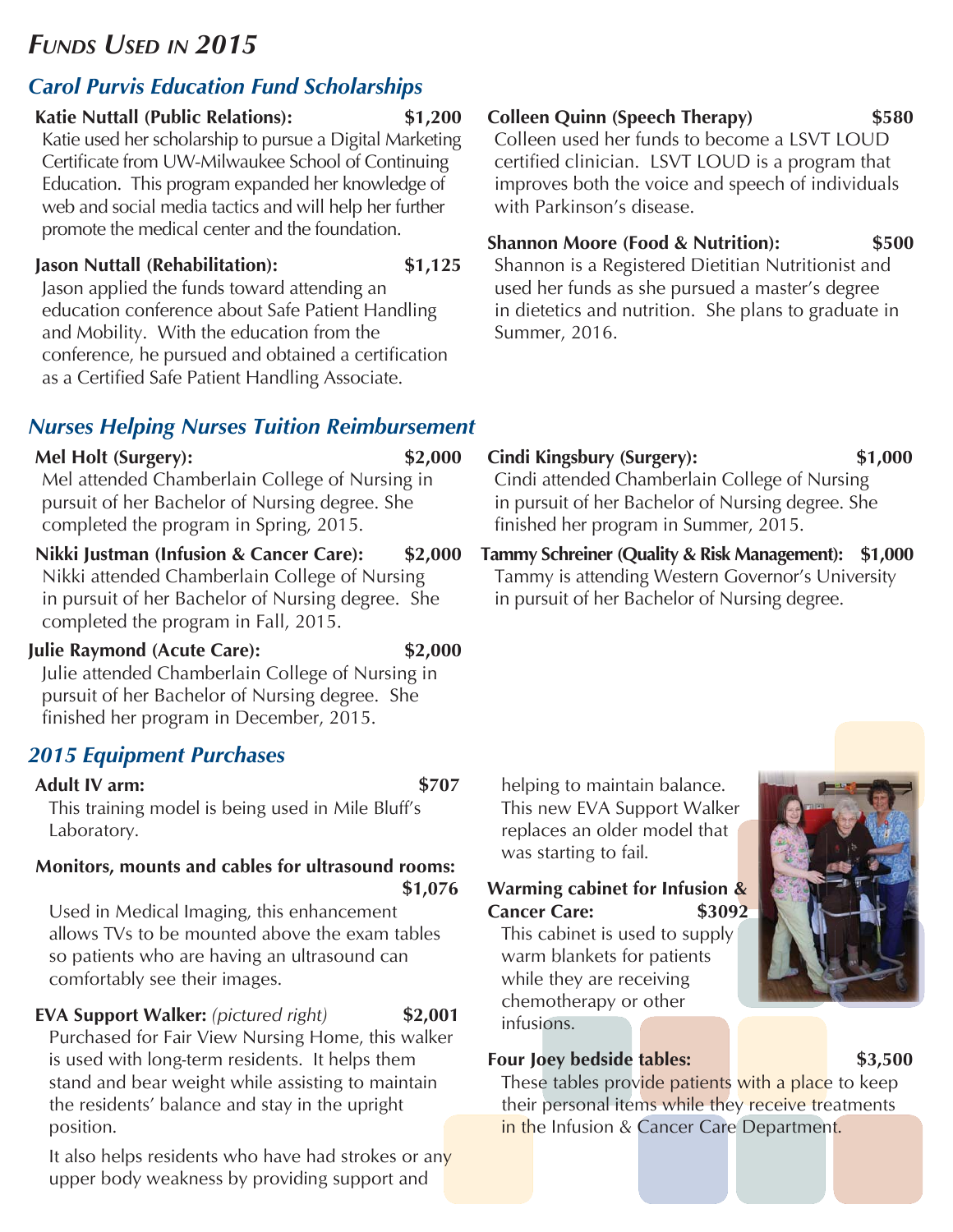# *Equipment Purchases (continued)*

**Warming cabinet for Medical Imaging: \$4,147** Warm blankets are an intervention used to promote comfort, and to enhance the experience of patients undergoing medical imaging tests that take a long time and may cause anxiety.

#### **Bariatric exam table for Necedah Family Medical Center: \$4,999**

This table is easier to access and safer for patients who are older, overweight, and have limited mobility.

#### **Two sets of parallel bars: \$8,339**

This new equipment is used at the nursing homes in the rehabilitation departments. The bars help stabilize patients as they learn to walk after injury or surgery. The bars can be adjusted electronically and can accommodate wheelchairs.

#### **Tympstar machine: \$9,268**

With this additional equipment, there is now a Tympstar machine available for use at all of the facilities in which Mile Bluff provides audiology care. The machine allows for early interventions and treatment that can reduce the risk of future hearing loss.



### **TVs for Crest View Nursing Home, Fair View Nursing Home, and Surgery Department: \$13,999**

For those who are in the nursing home, television is an easy way to pass the time. New televisions at Crest View and Fair View nursing homes allow residents to stay connected to the world around them.

The new televisions in the Surgery Department replaced bulky, heavy units that hadn't been updated since 2001.

*"The foundation's support means the world to us. I feel a deep connection to purpose between the community and my departments. We work very hard to better the lives of our friends and families, and to have the support of the foundation is fantastic!"* 

> -Marlene Rosenberg *Director of Audiology, Hess Home Health, & Rehabilitation Services*

# *APPROVED EQUIPMENT PURCHASES FOR 2016*

#### **Two NuStep T4r Recumbent Cross Trainer: \$8,226**

These exercise bikes (pictured right) will be purchased for Mile Bluff's Rehabilitation Services and Health Promotion departments.



The cross trainer is safe and low impact, and mimics weight bearing activities.

#### **Blanket warmer:** \$6,540

This piece of equipment will be used in the Acute Care Department and will replace a much smaller unit. The warm blankets provide comfort to patients in the inpatient setting. The new warmer will make more blankets available to patients.

# **200 Childbirth Education Binders & Booklets: \$6,000**

Funded by proceeds from Women's Night Out, these binders and education booklets will be used by the Childbirth Education Department. The booklets contain links to educational videos and serve as a reference guide for expecting families.

### **Adjust-A-Sink System: \$4,755**

This adjustable beautician sink will be used in the beauty salon at Fair View Nursing Home. The adjustable height will allow for the residents to remain in their wheelchairs while washing their hair.

rate through the Reach Out and Read Program.

### **Reach Out and Read Books: \$2,500**

All of Mile Bluff's clinics participate in the Reach Out and Read Program. This initiative provides a new book to every child ages 6 months to 5 years of age when they come in for their well-child exams. The funds will be used to purchase books at a reduced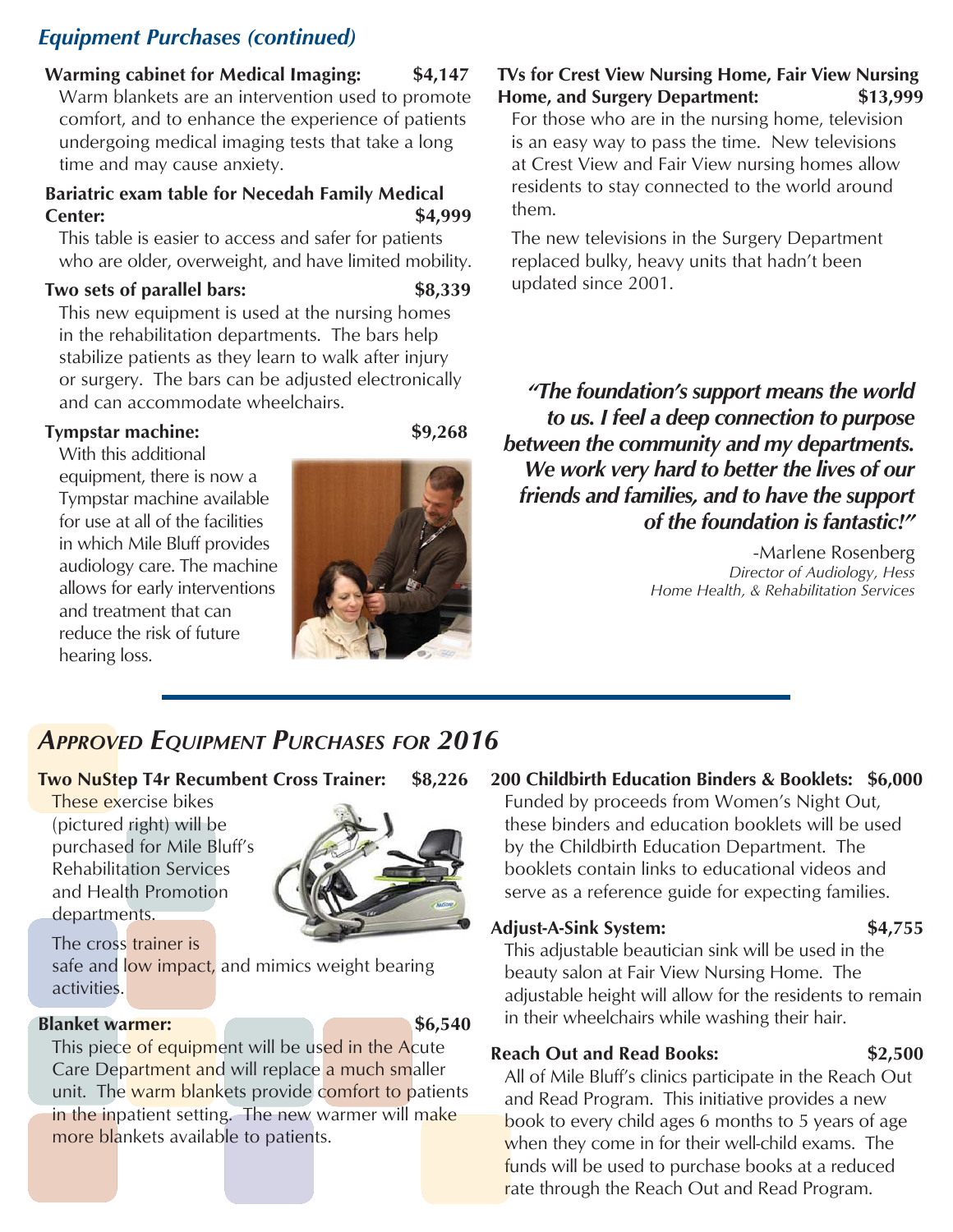# *Approved 2016 Equipment Purchases (continued)*

#### **Electric lift massage table: \$2,100**

This table will be used in Mile Bluff's Massage Therapy department and can be adjusted electronically while the massage client is on the table. It will be more comfortable for patients and for the massage therapists.

#### **10 "Visioncare" communication boards with accessories: \$1,654**

These communication boards will be used in the Surgery Department. For each surgical patient, the OR staff will write the names of those on the surgical team, pain management plans, transportation plans, and much more.

### **MedaSonics First Beat Fetal Doppler System: \$1,417**



This piece of equipment will be used at Delton Family Medical Center for maternity care. Starting at 10 weeks of pregnancy, the fetal monitor is used to listen to the baby's heartbeat.

#### **60" Smart TV and wall mount system: \$1,250**

This TV will replace a small, old TV that is currently used in the lobby of Fair View Nursing Home. It will be used for resident entertainment and engagement.

#### **Dell Latitude laptop: \$1,073**

This computer will be used by the registered dietitian nutritionists in Mile Bluff's Food and Nutrition department when they are on-call.

When new patients or residents are admitted over the weekend, dietitians will now be able to prescribe a dietary plan that aids in the recovery process. Dietitians will be able to securely access patient/resident information off-site to prescribe the best plan for the patient.

#### **Breast Self-Examination Model: \$600**

Medical Imaging will use this education model to promote the importance of self breast exams. The model will be available in the department for patient education and at community events like Women's Night Out.

# *Proposed expense:* \$36,115

# *2015 DONORS*

# *Business Sponsors*

**Gold = \$1,000 - \$4,999** 3RT Networks Bonded Collectors of Wisconsin Gundersen Health System

#### **Silver = \$250 - \$999**

American Family Insurance - Joey Van Dinter Agency Bank of Wisconsin Dells BMO Harris Bank Curran, Hollenbeck, & Orton, SC Edward Jones - New Lisbon Kevin DuBord

#### **Bronze = up to \$249**

Berkos Law Office Bobbi Brandt, Castle Rock Realty BTU Management, Inc. Designer's Outlet, Inc Eagle Promotions & Apparel Eide Bailly, LLP Integrated Healthcare Strategies Hall, Render, Kilian, Heath & Lyman Horty Elving

Field's at the Wilderness Johnson Insurance Market & Johnson Meriter-UnityPoint Health Mile Bluff - Anesthesia Services Department Phillips HealthMart

LaCrosse Sign Company Lemonweir Valley Telcom/LYNXX Lenorud Services Marshfield Labs McKinney's Home Decorating Pat Connors, Castle Rock Realty

Kohl's Cares ReisnerHudepohl Financial Services

Quarles & Brady, LLP Reinhart Food Service Royal Bank Rudig Jensen/ABRA Autobody Sarento's Italian Restaurant Spectrum Business The Bank of Mauston

Pine Valley Residential Services, LLC Pirates Cove/Stone Cliff, LLC PM McCormick, DDS, SC ProAssurance Companies **Scott Construction** 

Shopko Foundation UW Health

Tri-State Adjustments UW Health/Unity WIPFLi, LLP Wisconsin Medical Society Insurance

Scully Oil Company Uniquely Hostas UW Health - Radiology Department Weiser Concrete WISHIN - Wisconsin State Health Information Network

*We have made every effort to include all of our 2015 supporters.*